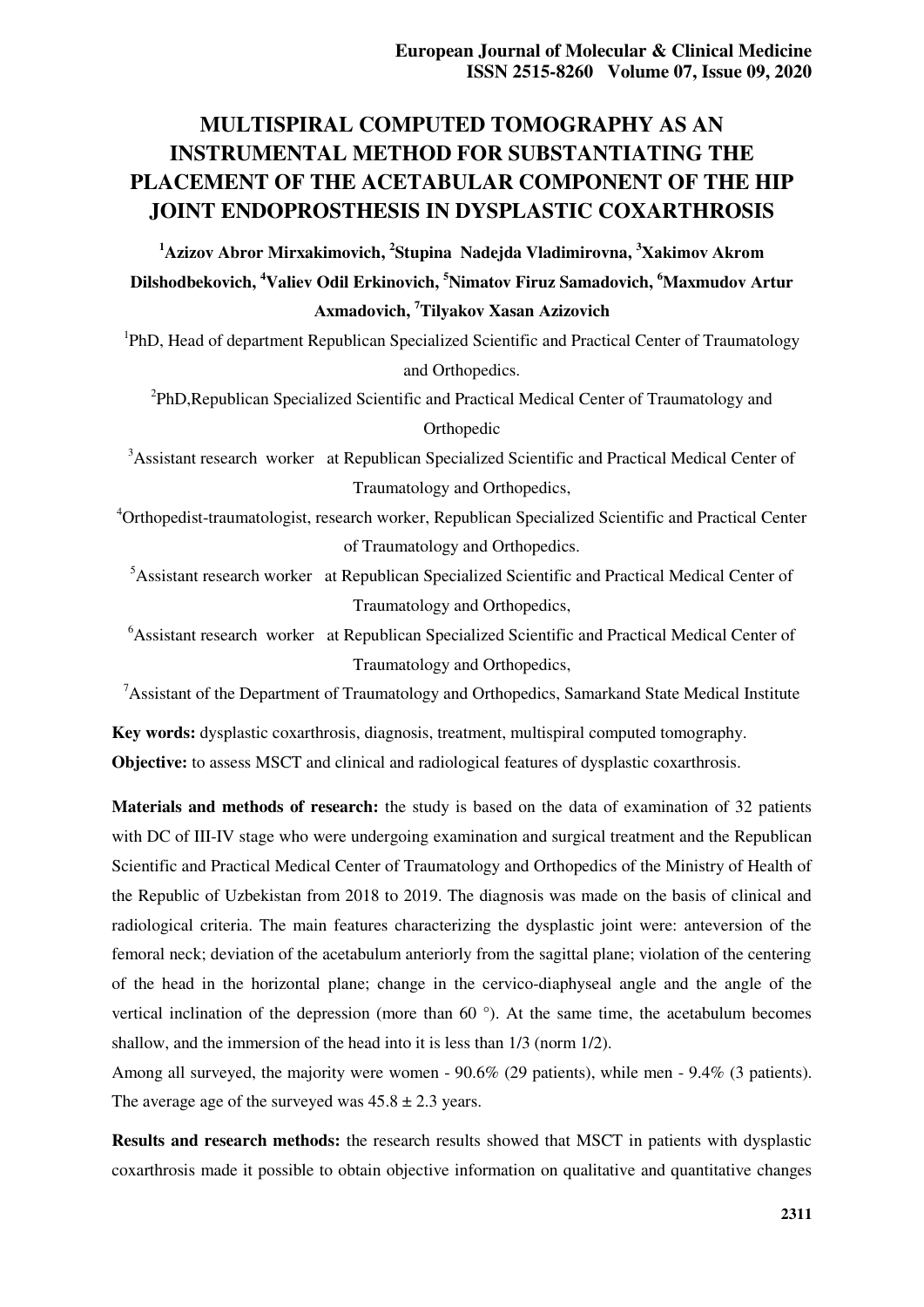in the hip joint, to identify X-ray anatomical changes in the hip joint, which have a significant impact on the prognosis in the long-term period of treatment. We have developed a device for measuring the angle between planar anatomical structures.

This device is used as follows. The angle of the degree is preliminarily determined on MSCT to remind the true acetabulum (from 40  $\degree$  to 60  $\degree$ ). Set up the device to determine the point of remission of the true acetabulum. The protractor is not traumatic, convenient and easy to use, it allows you to determine the remission point for centralization of the acetabular component in patients with dysplastic coxarthrosis.

**Abstract:** In case of dysplastic coxarthrosis, MSCT diagnostics makes it possible to accurately determine the angle between planar formations and the center of rotation for the treatment of the acetabulum.

The developed device for measuring the angle between planar anatomical formations makes it possible to determine the angle between planar formations and the remission point in the true acetabulum for centralization of the acetabular component in patients with dysplastic coxarthrosis.

**Relevance.** Dysplastic coxarthrosis is a special type of degenerative-dystrophic lesion of the hip joint, manifested by deformation, disorganization and spatial inconsistency of all its components and structures. Despite the timely early detection of congenital underdevelopment of the elements of the hip joint, the problem of diagnosis and treatment of dysplastic coxarthrosis is still far from final resolution [4, 6, 9].

In recent years, there has been an increase in the incidence of the hip joint and the detection of the disease in earlier age groups, moreover in advanced forms, which in turn leads to persistent disability from 38% to 71% of cases [2, 3, 13]. Thus, timely diagnosis of coxarthrosis is necessary to solve not only medical, but also social problems. Radiation methods are of decisive importance in the diagnosis of coxarthrosis [5, 12].

The trigger mechanism for the development of coxarthrosis is changes in the parameters and morphology of the hyaline cartilage. As a result of numerous studies, it was found that cartilage degeneration increases with the progression of the disease stage, and the degeneration of the cavity cartilage contributes to the development of a similar process in the femoral head [6, 7, 8].

Hyaline cartilage is affected much more often in the acetabulum than in the head: 72.2% and 16.7%, respectively. Mainly the anteroposterior portion of the acetabulum suffers [9]

Among the factors in the onset of coxarthrosis, dysplasia of the hip joint ranges from 10 to 76%, while dysplastic coxarthrosis affects 86.3% of patients with hip pathology over 15 years old. [ten]

MSCT makes it possible to reliably visualize degenerative-deforming changes in the hip joints (coxarthrosis), to determine the correspondence of the severity of changes to radiological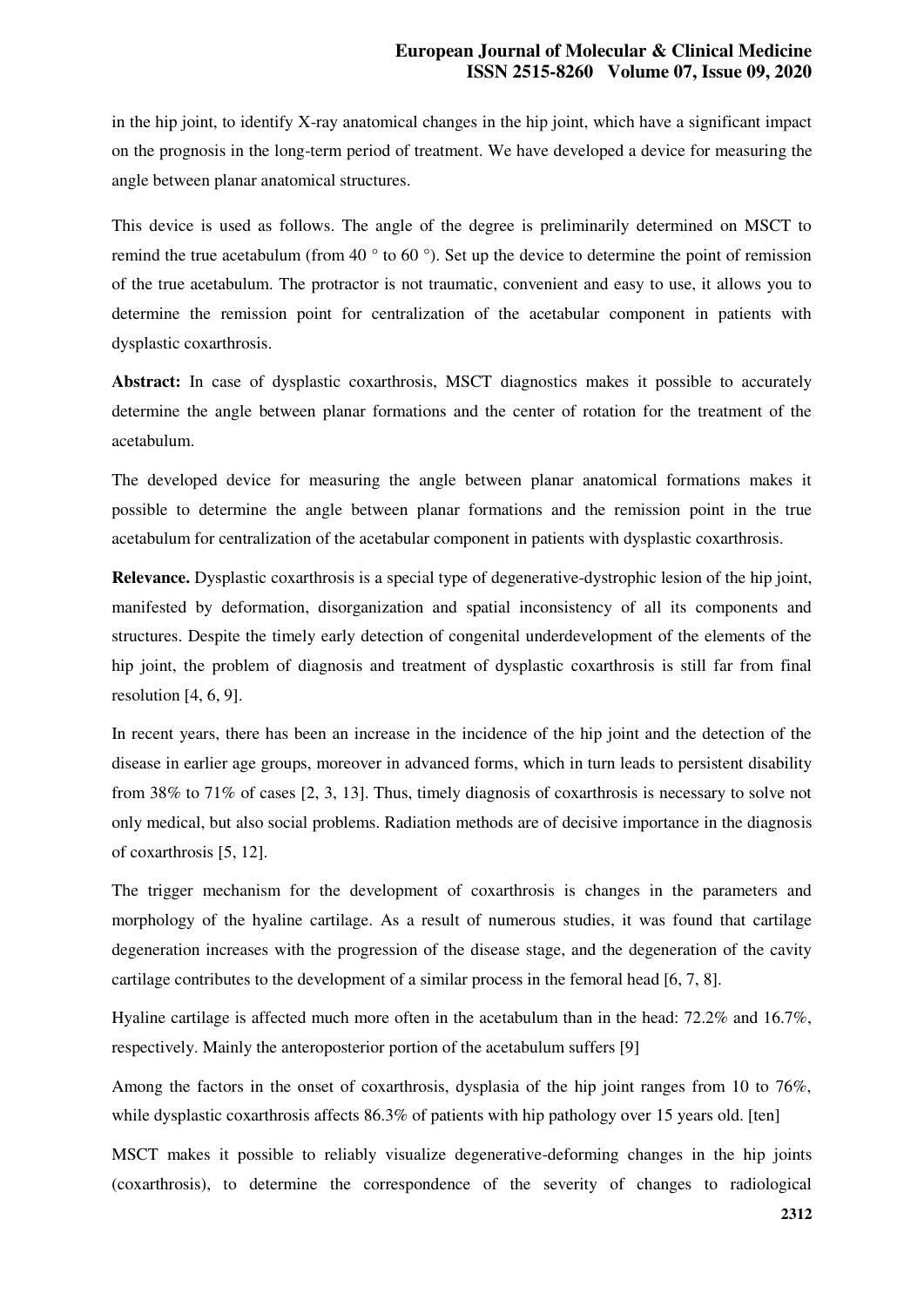### **European Journal of Molecular & Clinical Medicine ISSN 2515-8260 Volume 07, Issue 09, 2020**

classifications; identify subchondral cysts and accurately determine the severity of osteosclerosis of the articular surfaces; to clarify whether there are atypical areas in the structure of bone tissue caused, for example, by the presence of lytic or sclerotic metastases [1, 11].

Also, MSCT of the hip joints is used for intra-articular fractures of the hip and pelvic bone (femoral neck, femoral head, acetabulum) in order to visualize the displacement of fragments, as well as to plan surgical treatment [2]. MSCT allows performing three-dimensional reconstructions, thanks to which the traumatologist can understand exactly where and how the fragment has moved, and take measures to fix it, and restore the anatomical shape of the bone [3, 4].

**Purpose of the study:** assessment of MSCT and clinical and radiological features of dysplastic coxarthrosis (DC).

**Materials and methods of research:** the study is based on the data of examination of 32 patients with stage III-IV DC who were undergoing examination and surgical treatment and the Republican Scientific and Practical Medical Center of Traumatology and Orthopedics of the Ministry of Health of the Republic of Uzbekistan from 2018 to 2019.

The diagnosis was made on the basis of clinical and radiological criteria. The main features characterizing the dysplastic joint were: anteversion of the femoral neck; deviation of the acetabulum anteriorly from the sagittal plane; violation of the centering of the head in the horizontal plane; change in the cervico-diaphyseal angle and the angle of the vertical inclination of the depression (more than 60 °). At the same time, the acetabulum becomes shallow, and the immersion of the head into it is less than 1/3 (norm 1/2).

Among all surveyed, the majority were women - 90.6% (29 patients), while men - 9.4% (3 patients). The average age of the surveyed was  $45.8 \pm 2.3$  years.

All patients underwent MSCT examination, which was performed on a double-slice spiral computed tomograph according to standard protocols. The angular and linear parameters of the acetabulum and femoral head were determined.

In the statistical analysis, parametric and nonparametric tests were used in the Statistica for Windows V 7.0 program using the Student's t-test for mean values. Group differences were considered statistically significant at  $p \le 0.05$ .

**Results of the study:** In all examined patients, the main clinical manifestations were flexion-adductor and rotational contractures of the hip joints, shortening of the limbs interested in the pathological process, persistent pain syndrome, severe lameness with impaired support function of the limb and the locomotor act of walking.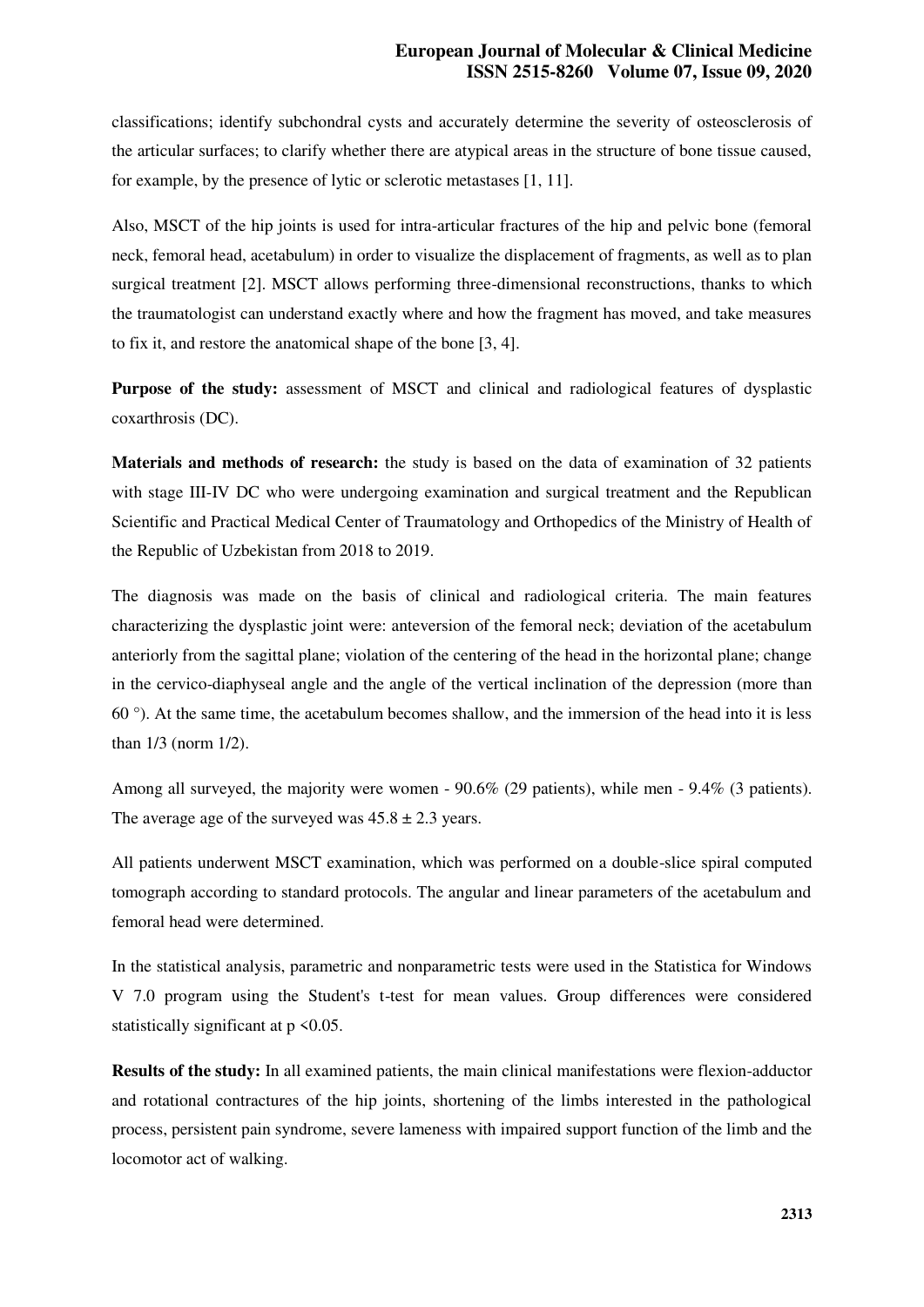15 patients (53.1%) had unilateral joint damage, in 17 patients (46.9%) the process extended to both joints.

When analyzing MSCT images, a narrowing of the joint space was evident, uneven. Multiple osteophytes of significant size are visualized; pronounced subchondral sclerosis; multiple (up to ten) subchondral cysts are determined (Fig. 1).



## **Figure: 1. MSCT cystic formation in the acetabulum and femoral head.**

The dimensions of the cystic areas in the femoral head, as well as in the pelvic bone, were 4-11 mm in diameter and were surrounded by an osteosclerosis zone.

The dimensions of the length of the femoral neck on the affected side are on average  $1.7 \pm 0.09$  cm, while on the healthy side it is  $2.2 \pm 0.1$  cm. The cervical-diaphezar angle on the affected side was slightly increased and averaged 141,  $3 \pm 1.20$ , while on the unaffected side 129.4  $\pm$  0.80.

Ante and retroversion of the acetabulum averaged  $19.0 \pm 0.70$  on the affected side and  $16.7 \pm 0.60$  on the unaffected side. The anterior entry angle of the acetabulum was  $66.9 \pm 0.80$  on the affected side and  $73.1 \pm 2.90$  on the unaffected side (Fig. 2).



**Figure: 2. MSCT: Determination of the ante angle and retroversion**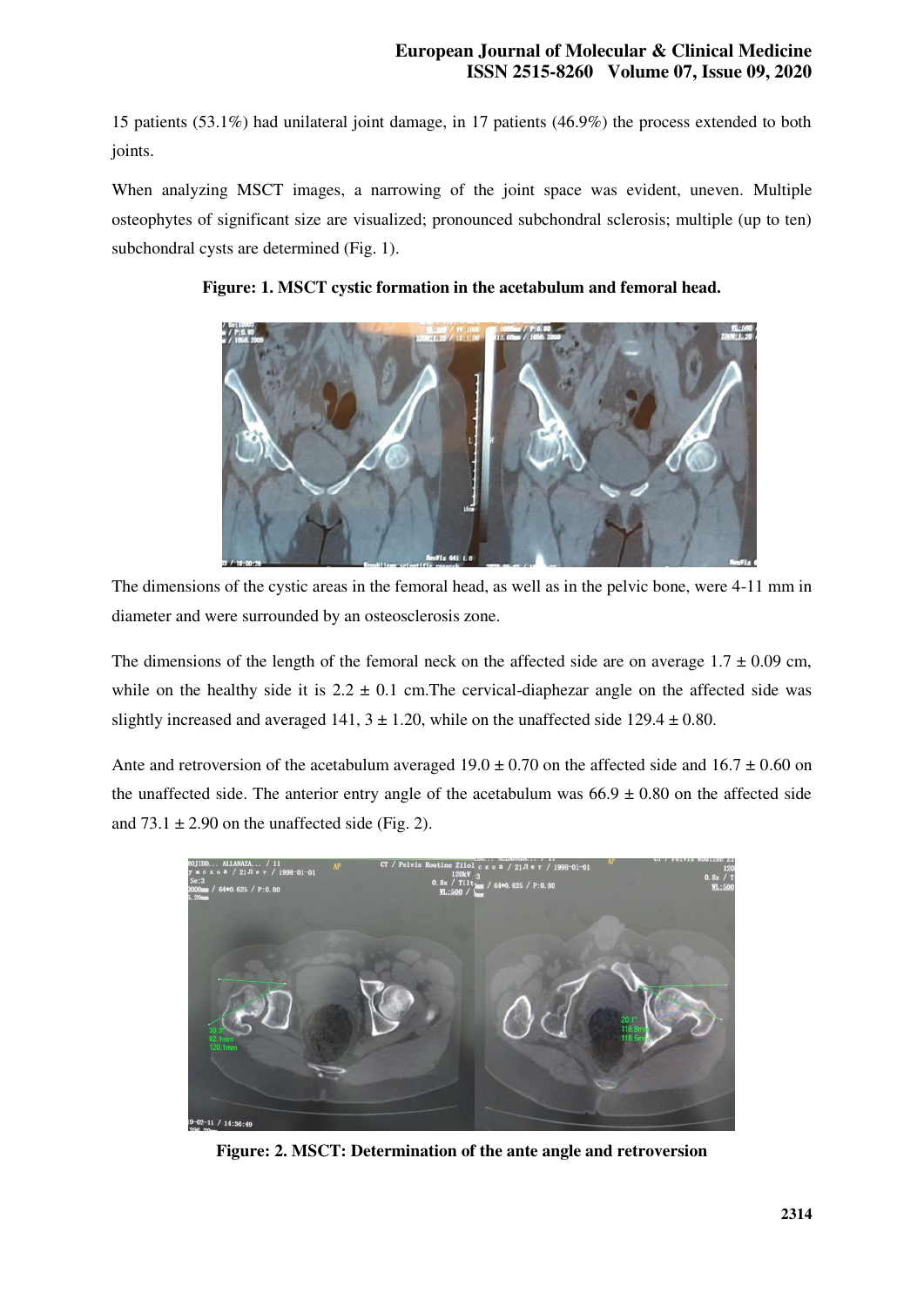Slight shortening (up to 2 cm) - in 8 patients  $(25.0\%)$ , moderate (up to 5 cm) - in 1 patient  $(3.1\%)$ , in other cases no shortening was observed.

The center of rotation for the treatment of the acetabulum averaged  $45.8 \pm 0.12$  degrees (Fig. 3).

# **Figure: 3. MSCT: Determination of the center of rotation for the treatment of the acetabulum (before the operational planning).**



As a result of preoperative planning, the remission point ranged from 44 to 48 degrees.

The results of the work showed that the use of MSCT in patients with dysplastic coxarthrosis made it possible to obtain objective information about the qualitative and quantitative changes in the hip joint, to identify X-ray anatomical changes in the hip joint, which have a significant effect on the prognosis in the long-term period of treatment.

In the RSSPMCT Traumatology and Orthopedics, a device was developed and implemented to measure the angle between planar anatomical formations. A device for measuring the angle between planar anatomical structures is used as follows.

The angle of the degree is preliminarily determined on MSCT to remind the true acetabulum (from 40 ° to 60 °). The device is adjusted to measure the angle between the planar anatomical formations and to determine the point of remission of the true acetabulum. (fig. 4).



**Figure: 4. A device for measuring the angle between planar anatomical structures**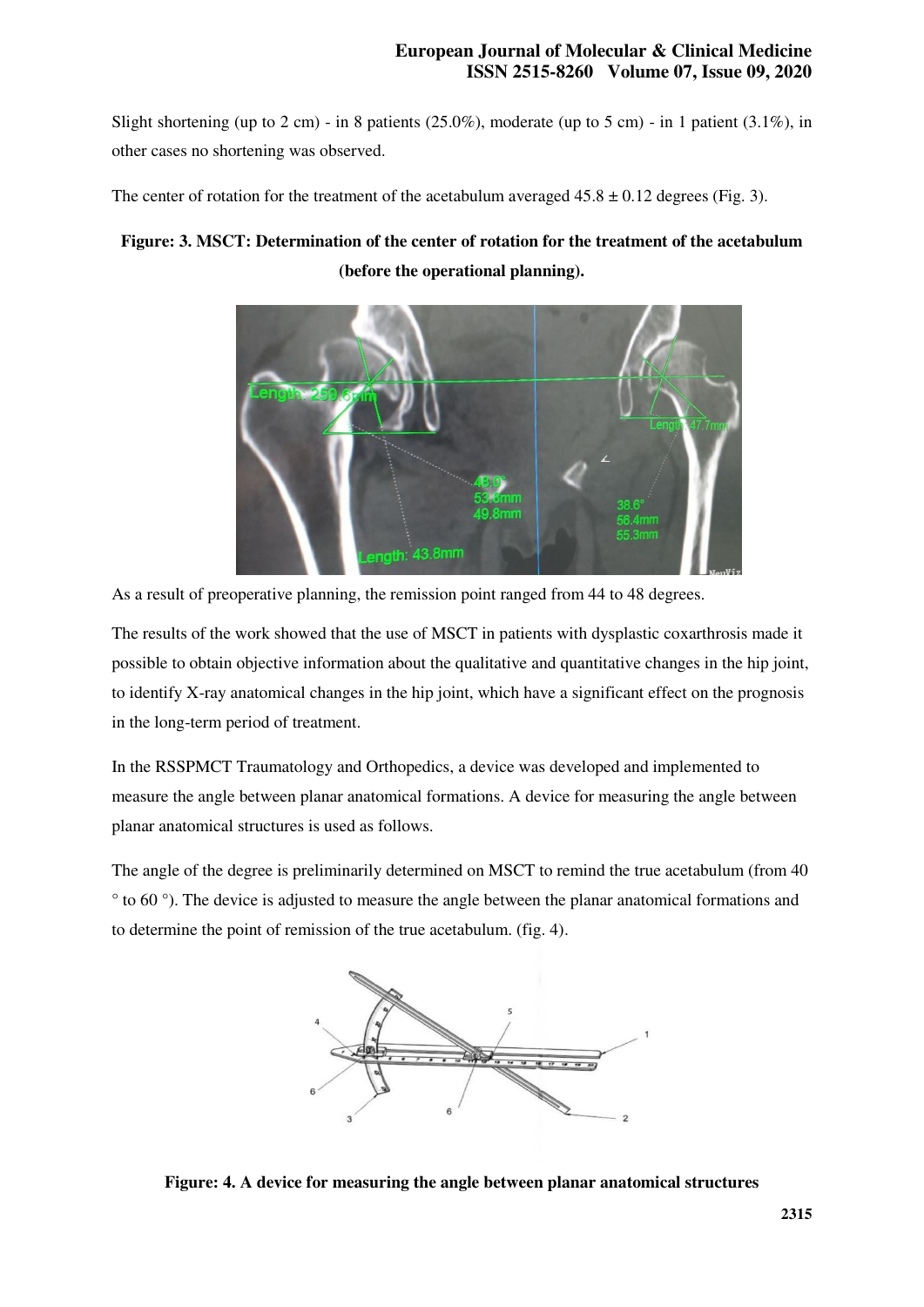The required angle is displayed on the protractor with an axial measuring scale, it is fastened using a movable protractor coupling with a screw and a screwdriver; and sterilized.

The immediate results of treatment up to 6 months after the operation were studied in 22 patients. At the same time, the patients led an active lifestyle, moved without additional support, there was no pain syndrome, but minor anatomical abnormalities were allowed that did not significantly affect the function of the limb in the form of shortening of the limb within 1-1.5 cm, limitation of movements in the hip joints within no more than 10 degrees.

Long-term results in the period from 1 to 2 years after the operation were studied in all patients. When studying, the main attention was paid to everyday and industrial activity and the support function of the limb. A good result was noted in 95.5% of cases, while a satisfactory result was noted in 4.5%.Thus, the device for measuring the angle between planar anatomical structures is not traumatic, convenient and easy to use.

#### **Conclusions:**

1. MSCT in patients with dysplastic coxarthrosis made it possible to obtain objective information about the qualitative and quantitative changes in the hip joint, to identify X-ray anatomical changes in the hip joint, which have a significant effect on the prognosis in the long-term period of treatment.

2. Conducting MSCT in patients with dysplastic coxarthrosis allows you to accurately determine the angle between planar formations and the center of rotation for processing the acetabulum.

3. The developed device for measuring the angle between planar anatomical formations is not traumatic, convenient and easy to use, it helps to determine the angle between planar formations and the point of remission in the true acetabulum for centralization of the acetabular component in patients with dysplastic coxarthrosis.

### **Bibliography:**

1. On the question of the diagnostic value of multispiral computed tomography as a method of examining the hip joint in children with congenital hip dislocation / V.V. Kozhevnikov, A.A. Osipov, N.I. Lukyanenko, I.N. Sokol, T.V. Kuznetsova // Pediatric surgery. - 2011. - No. 4. - P. 22-24.

2. Kavalsky GM, Sereda AP, Murylev V.Yu., Rukin Ya.A., Gavrilov AV, Arkhipov IV. et al. 2D planning of hip arthroplasty. Traumatology and Orthopedics of Russia. 2015; (4): 95-102.

3. Sadovoy M.A., Pavlov V.V., Bazlov V.A., Mamuladze T.Z., Efimenko M.V., Aronov A.M., Panchenko A.A. Possibilities of 3d-visualization of acetabular defects at the stage of preoperative planning of primary and revision hip arthroplasty. Bulletin of Traumatology and Orthopedics. N.N. Priorov. 2017; 3: 37-42.